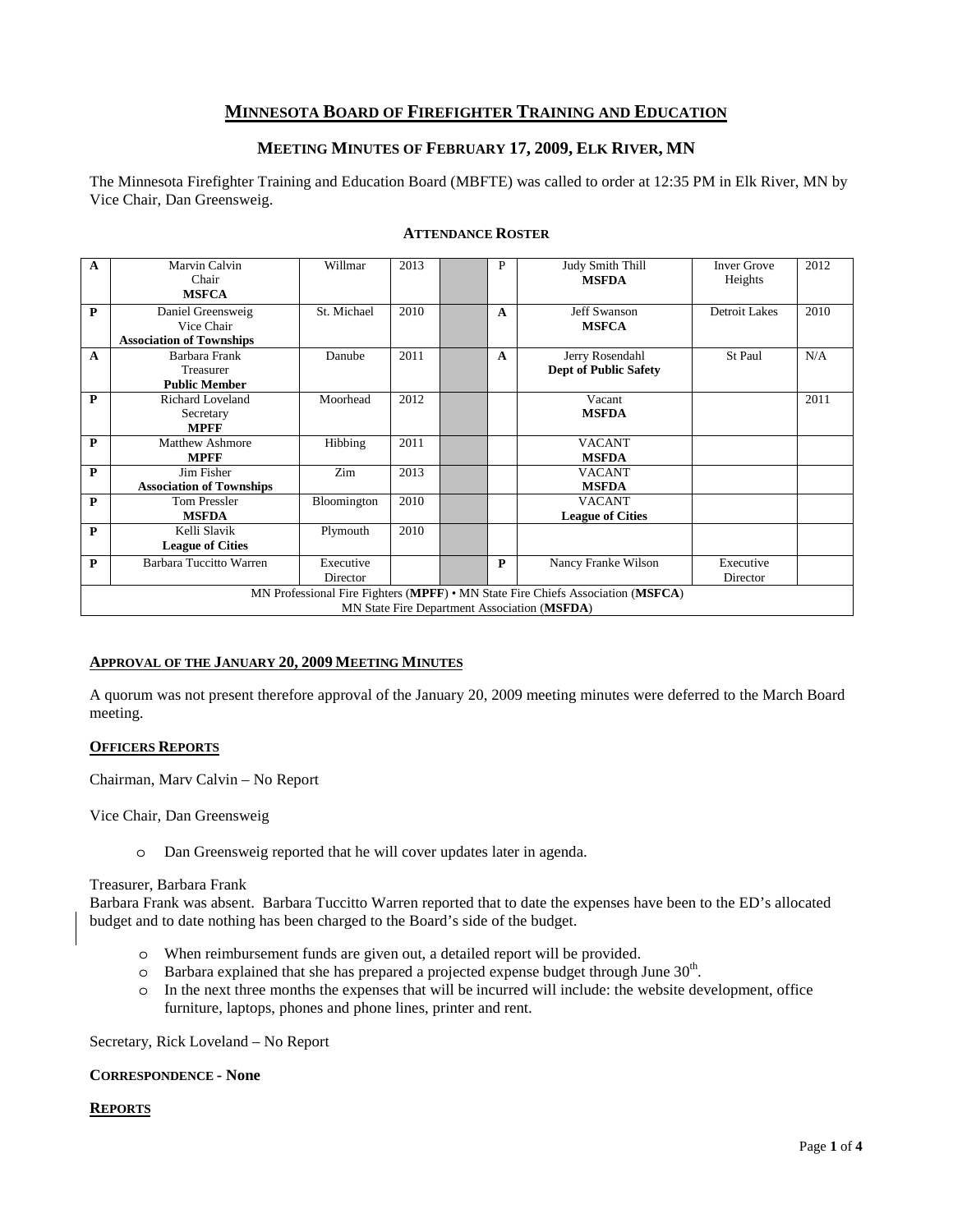# **Executive Directors**

Report will be given in agenda where appropriate.

## **Executive Committee**

Barbara Tuccitto Warren stated that the Executive Committee met on February 10, 2009. She explained that as we move through today's agenda, information will be given on what transpired at the Executive Committee.

# **Legislative Committee**

Nancy Franke Wilson reported on the "I'll Walk Through Fire For You" campaign.

- o It was designed to educate the Legislature and the general public on the importance of firefighters.
- o It will show what they do and how important training is and that money is necessary to train firefighters.
- o Pictures will be taken of firefighters, along with interviews to develop the campaign.
- o Funding for the campaign will be pursued through private sector donations.
- o The ED's will be meeting with Novartis Pharmaceutical in March to discuss Novartis's interest in sponsoring the campaign. Barbara Tuccitto Warren has worked with Novartis and their representatives.

Nancy Franke Wilson questioned if the Board will give the ED's permission to write the campaign for the Fire Prevention and Safety Grant.

- o Judy Smith Thill stated that the training falls under the Fire Act Grant, and there may actually be three options (Prevention and Safety, Training and Retention).
- o Nancy stated that they will apply for all 3.
- o Tom Pressler felt that it falls under "Safety". He also stated that he has reviewed all three grants and offered to work with Nancy before it goes out.
- o Judy stated that she is familiar with the Fire Grant and would also be open to assist.

Nancy Franke Wilson stated that she will develop a half page sheet of talking points for Fire Service Organization leadership and our board members to use when speaking to legislators.

o Tom Pressler asked if it will be in coordination with MNFAC. Nancy affirmed and interjected that currently there is no legislation out there regarding training. When there are issues, information will be sent out. Nancy also shared that we are not a member of MNFAC, but does receive their legislative alerts.

#### **Training Committee**

Rick Loveland reported that the Training Committee met prior today's Board meeting. The Reimbursement Program and requests were discussed.

- o Currently 4 applications have been received. Many calls have been received, mainly informational in nature.
- o The application deadline is March 2 at 5:00PM and committee members agreed that there will no exceptions.
- $\circ$  It was clarified that March  $2<sup>nd</sup>$  postmarked applications will not be considered.

Rick stated that there needs to be more research done on the RFP for Live Burn NFPA 1403.

- o Rick and Nancy will contact other states to find out the type of curriculum they have.
- o The states that will be contacted are Illinois, Indiana, Maryland and Michigan There needs to be a curriculum developed.
- $\circ$  He questioned if an outside agency does training and qualifies the instructor will that instructor able to train others?
- o Rick stated that recertification has been added.
- o MBFTE plans to request funding from FSCA to pay for the course development.
- o Rick stated that the committee agreed to take time with the development of the RFP in order to conduct the proper research and not rush the process.
- $\circ$  Matthew Ashmore stated that the committee will be meeting to review the ED's recommendations on March 10<sup>th</sup> following the Executive Committee meeting.

# **Operating Procedures Committee**

Barbara Tuccitto Warren reported that the Operating Procedures Committee met last week to review the current Operating Procedures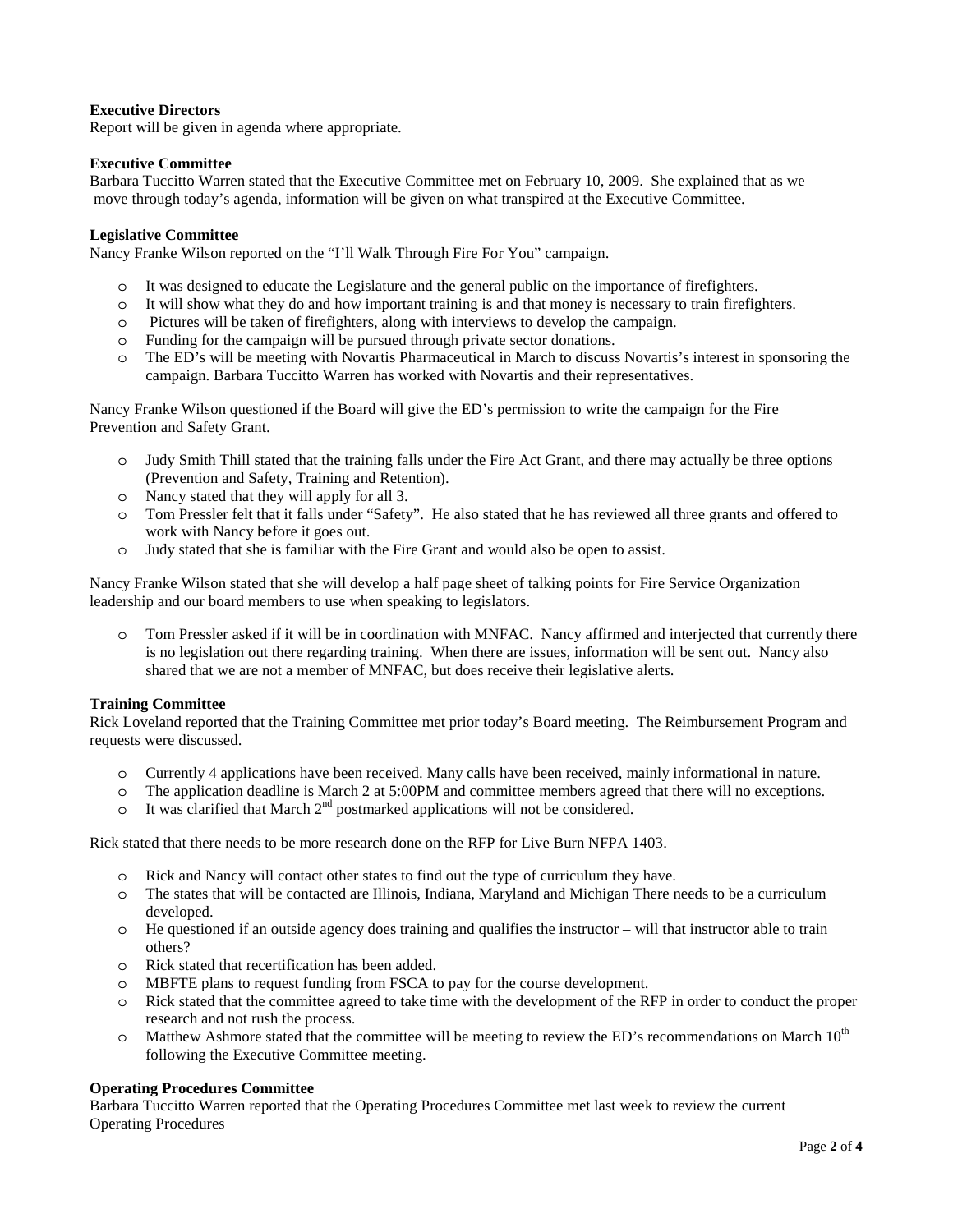- o Next steps include speaking with the Attorney General Office to seek answers to the list of questions that arose.
- o Changes to the Operating Procedure will be presented to the Board in the next few months.
- o Dan Greensweig stated that the simpler, the better with a group of this size. It should contain "guiding principles" and not be too detailed. There also will be a distinction made with Board members and staff.

#### **UNFINISHED BUSINESS**

#### **Reimbursement Plan**

- o Nancy Franke Wilson stated that the phone calls and emails have been steady and are informational in nature.
- o The applications are due on March 2.
- o The ED's have set aside March 3 and March 4 to review applications.
- o A spreadsheet outlining training completed vs. training will be generated.
- o Currently there are 4 applications, ranging in funding requests from \$1,100 to \$15,000.
- o A postcard was sent out to firefighter, Legislators and as a state-wide press release.
- o Judy Smith Thill brought in literature from a State School. The comments she has heard was that it would be nice to have instructor information on file. Nancy Franke Wilson agrees, but stated that MBFTE does not have the right to make this information public. This is not a licensing board. It has to be done voluntarily.
- o Dan Greensweig asked what the ED's want from the Board for signing off on reimbursements. Nancy Franke Wilson stated that is difficult, because there is no way to know what is going to come in. She will take it to the Training Committee and is getting receipts. Nancy stated that classes which are planned to be held through June maybe eligible for reimbursement. Requests from smaller departs may not have any costs associated with them. We may want to give them a stipend. Nancy stated that she would like departments to share all of their costs, but hourly wages for firefighters will not be reimbursed.

#### **Office Space**

- o Barbara Tuccitto Warren reported she is working with the State attempting to purchase surplus furniture.
- o The ED's have ordered laptops, a printer and will be addressing phone needs in the near future.
- o Barbara stated that the State asked for an explanation as to why the office occupancy was not January 1. We have been requested to complete a 16A form to address why this discrepancy occurred and how it can be prevented from happening in the future. Dan Greensweig stated that Barbara can sign off on it and that no Board action is required.
- o Barbara also stated that Anne Goldstein will be at the office on a weekly basis the schedule has not yet been determined.
- o The MBFTE sign is now on the door.

#### **Website**

- o Barbara Tuccitto Warren reported that they are further along on the website.
- o The cost is \$9, 623, 00.
- o Due to the confusion with OET and the Department of Public Safety, the contract that the Board approved was null and void. It is now resolved and the only changes are dates. The costs remain the same. The website should be up and running to some degree by end of March.

# **Strategic Planning**

- o At the Executive Meeting, it was discussed to delay holding a Strategic Planning Session.
- o We have a number of items that we have to bring closure to before setting a date.
- o Fall 2009 is being considered at this time.

#### **Evaluations**

Dan Greensweig stated that Marv Calvin met with Barbara Tuccitto Warren and Nancy Franke Wilson. If there are any questions from the Board about their evaluations, they are to ask Marv Calvin.

- o Barbara Tuccitto Warren stated that the next evaluations should be evaluating a company providing a service and meeting the requirements of the contract The ED's are not staff, they are contractors.
- o She thanked Board members for taking the time to complete the evaluations.